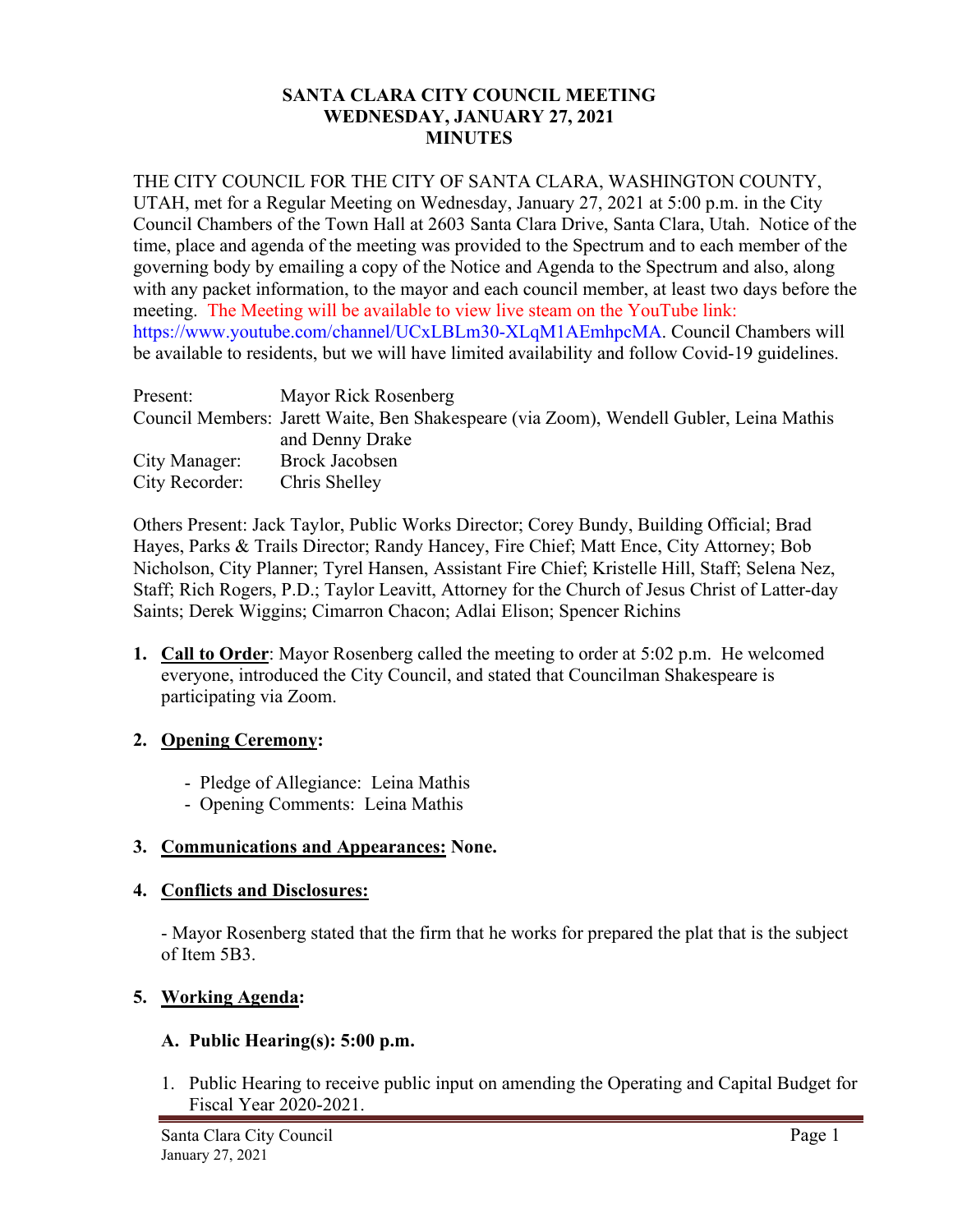- Brock Jacobsen, City Manager, reminded Council that they have discussed this a number of times. He said he has added in the amount for the street sweeper. He said the General Fund will be amended by \$446,000. Of this there is about \$46,000 of things that we took out from the original budget for this fiscal year during the time the pandemic started and not knowing the economic effect it was going to have. He said we took out projects, equipment, and any wage increases. Now with where we are with the budget, we feel comfortable adding these items back into the budget. He said there will be about \$47,000 added in wages and the rest of the \$446,000 is in equipment and improvement, including improvements to the Rachel Drive Fire Station. The new street sweeper will cost \$300,000 which will be bought out of the General Fund but half of that will also be paid for through the Storm Water Fund. The Parks Department will receive \$26,000 to do a slurry seal at Gubler Park parking lot. They also want to buy two mowers and need to have \$13,000 for field resurfaces for the sports fields. He also talked about the Enterprise Funds. The Water needs \$180,000 for a new dump truck. The current dump truck is extremely aged and is unreliable. The Power needs \$200,000 for a new bucket truck. Some of our new power poles are too tall for our bucket trucks to reach so we are looking to purchase an 80 ft bucket truck. He said that these are the things that we are asking Council to approve for the budget amendment for this year.

- Leina Mathis asked if the street sweeper was a replacement or is it in addition to the existing one.

- Brock Jacobsen said we have a current one and we will keep it right now for a backup. This current one will probably need a new motor.

- Jack Taylor, Public Works Director, said we are probably going to just take the sweeper off of the old one. The original truck doesn't have a lot of miles, so we are thinking of taking the attachments off of it and just putting a flatbed on it and using it to haul things around. He said he doesn't know if the truck is going to make it very long. We are looking at about \$25,000 to put a new motor in it.

- 5:10 p.m. Public Hearing Opened.

No comments.

- 5:10 p.m. Public Hearing Closed.

2. Public Hearing to receive public input on consideration to approve a Single Event Beer Permit for the True Grit Epic Mountain Bike Race.

- Brad Hays, Parks and Trails Director, said this is an application for a Single Event Beer Permit and is for the vendor who is part of the True Grit Epic Mountain Bike Race. We have had this race here at City Hall for the last 6 years. The location where they would serve the beer would be across from Town Hall on private property. We have had it here the last 2 years. He said that Cimarron Chacon, who runs the True Grit Race, is here in attendance and also Ryan Miller owner of Anvil Brewing Company is with us on Zoom. He said he believes the consensus it to have the beer in a controlled environment rather than having people bring beer in and not controlling it. He said his understanding is that only participants can purchase the beer. They can buy one beer for themselves and a second one.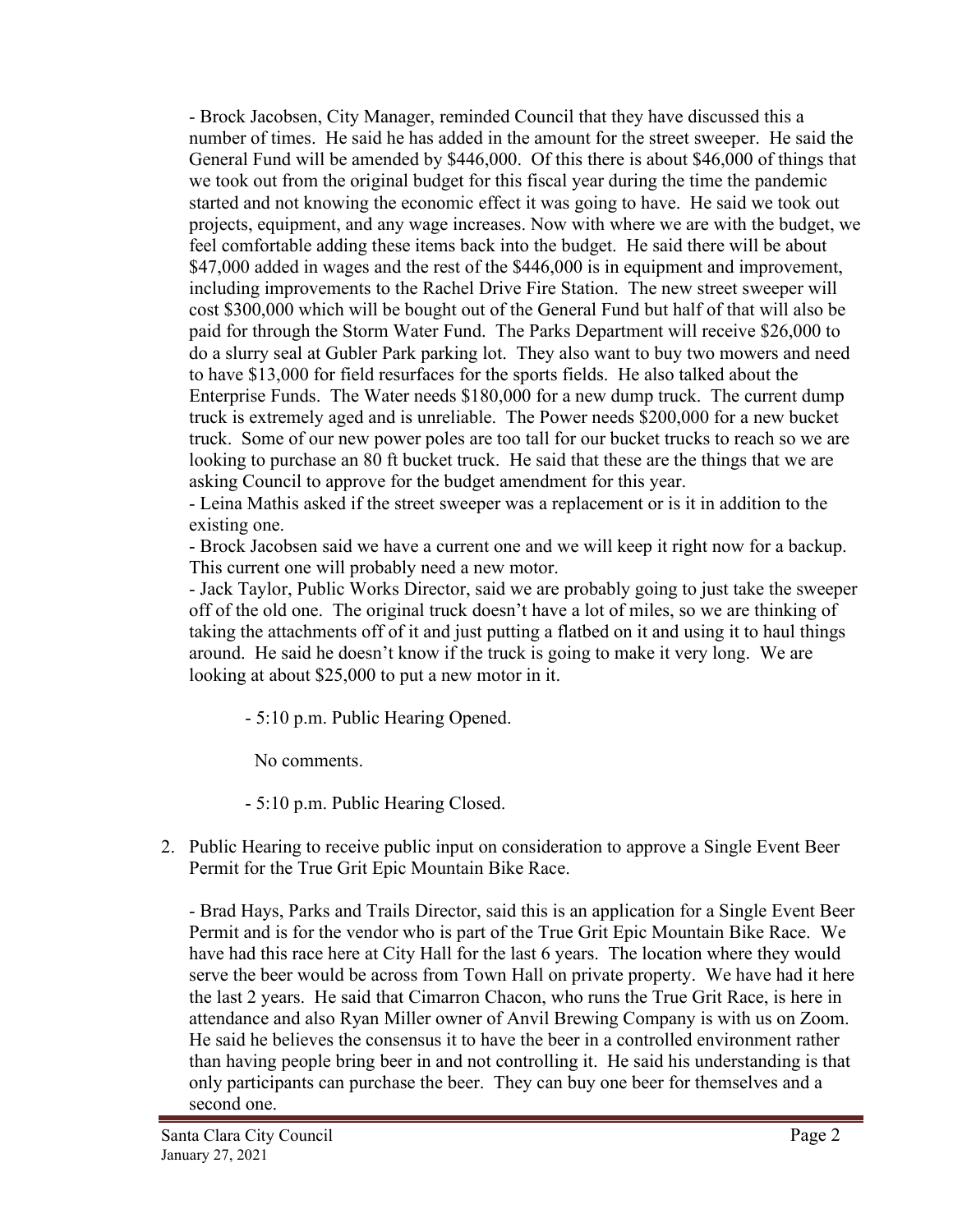- Ryan Miller said they have participated the last couple of years and are looking forward to participating again. He said they have a controlled environment and I.D.'s are checked. There is limited space where people can consume. It is all roped off and secure.

- Cimarron Chacon said this is actually the race's 11<sup>th</sup> year. She said they love being here in Santa Clara. This event attracts about 900-1,200 participants although this year it is going to be smaller. She said about 20% of the participants enjoy the beer garden and it is really important because this is a worldwide event and the participants appreciate the opportunity to have an adult beverage when they finish the race after riding between 300- 350 miles over the weekend.

- Denny Drake asked if the applicants' fees go toward any charities.

- Cimarron Chacon said they are a privately held business. They do have a charity that they contribute to. This year it is "Wheels for Justice" which helps out kids who have been abused.

- Mayor Rosenberg asked if they have a COVID plan in place.

- Cimarron Chacon said they do. This is the third event that they have done during COVID, so they feel comfortable about it. The starting line is spread out. The finishers will be spread out at the beer garden. They typically come and get their food and if they want an alcohol, they get that and then they leave. Anybody in the venue is required to social distance and wear a mask.

- Mayor Rosenberg asked Officer Rich Rogers about the public safety's feelings on this. Do they support this?

- Officer Rogers said the first year they held the event here they didn't have a beer garden. He said the officers found alcohol bottles and beer cans throughout the whole facility. He said the department would rather have it controlled, and they have a limited amount that they are allowed. That is better than them going over to the convenience store and getting a six-pack and bringing it here in the parking lot and throwing their cans wherever they want to throw it and then we have to worry about them driving under the influence. It is a lot more comfortable having this secure and controlled with a limited amount.

-5:18 p.m. Public Hearing Opened.

No comments.

- 5:18 p.m. Public Hearing Closed.

# **C. General Business:**

2. Consider a Special Events Permit for the True Grit Epic Race / Beer Garden. Presented by Brad Hays, Parks & Trails Director.

**Motion to Approve a Special Events Permit for the True Grit Epic Race / Beer Garden. Motion by Leina Mathis, seconded by Jarett Waite. Voting Aye: Jarett Waite, Leina Mathis, Ben Shakespeare, Wendell Gubler and Denny Drake. Voting Nay: None. Motion Carried.**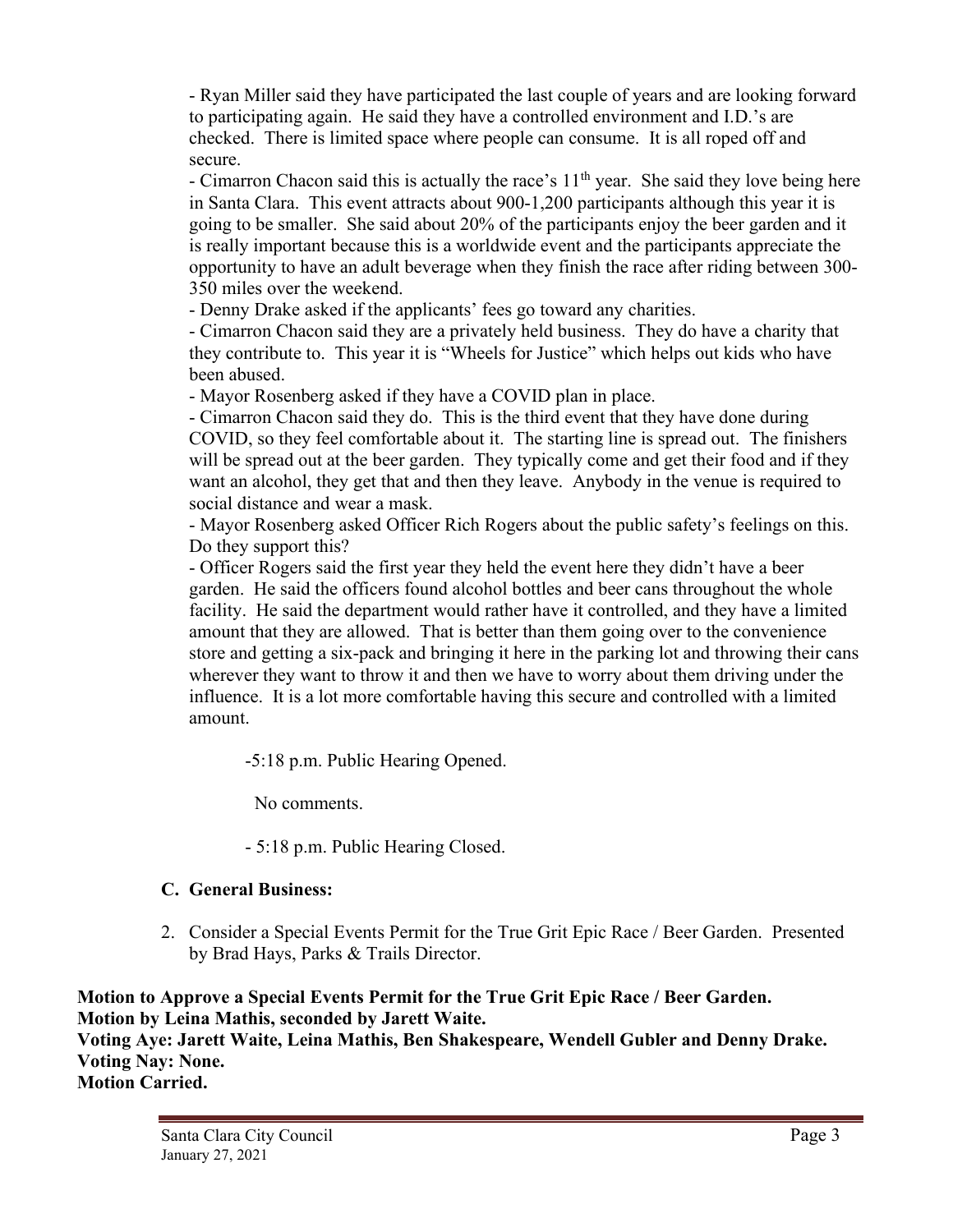## **B. Consent Agenda:**

# 1. Approval of Claims and Minutes

- Jan. 13, 2021 Santa Clara City Regular City Council Meeting Minutes
- Claims through Jan. 27, 2021

# 2. Calendar of Events

- Feb. 3, 2021 City Council Work Meeting
- Feb. 10, 2021 Regular City Council Meeting
- Feb. 24, 2021 Regular City Council Meeting
- Feb. 25, 2021 Budget Retreat 10:30 a.m.
- 3. Consider approval of a Final Plat for Sycamores at Santa Clara Phase 1D, located south of the Santa Clara River and east of Gates Lane. Presented by Bob Nicholson, City Planner/Corey Bundy, Building Official.

- Mayor Rosenberg said this is a one-lot subdivision and Council has seen the preliminary plat before.

- Leina Mathis said the LOMAR isn't done so whether they bond or whether they put the improvements in up front is there something that gets put on the LOMAR. Once it is recorded, they could theoretically sell, and we might have a party that is not aware that that LOMAR is not done.

- Mayor Rosenberg asked Corey Bundy, Building Official, if there was a note on the plat. He said he knows that this particular applicant has a bunch of improvements that he has to put in before the plat can record or he will have to bond so it can be included in that bond.

- Corey Bundy said the note for the Sycamores does have a blanket note.

- Mayor Rosenberg said that right now the proper portion of this lot is inside the flood plain. But the area can be filled based on the flood plain development permit that they are proposing on doing. The LOMAR application can't happen until the fill is in place, so they have to get that finished to do that. He said it is inside the special flood hazard area. The erosion hazard has been mitigated with the riprap so that has been taken care of. This notice alerts property owners of the potential risk of flooding. The LOMAR will actually let them reduce some of their flood insurance rates once they build a home there.

- Leina Mathis said that she thinks someone purchasing it probably isn't going to read the plat.

- Mayor Rosenberg said the City has to permit any fill that has to be placed in there. Then it has to be built to the appropriate elevations.

- Corey Bundy said that prior to an issuing of a building permit they have to go to the engineer and get a flood plain elevation certificate and at that time it would be on the permit that the LOMAR requires.

- Leina Mathis said her concern was more spelling it up front once the improvements are done, once it is recorded and not having that LOMAR in place.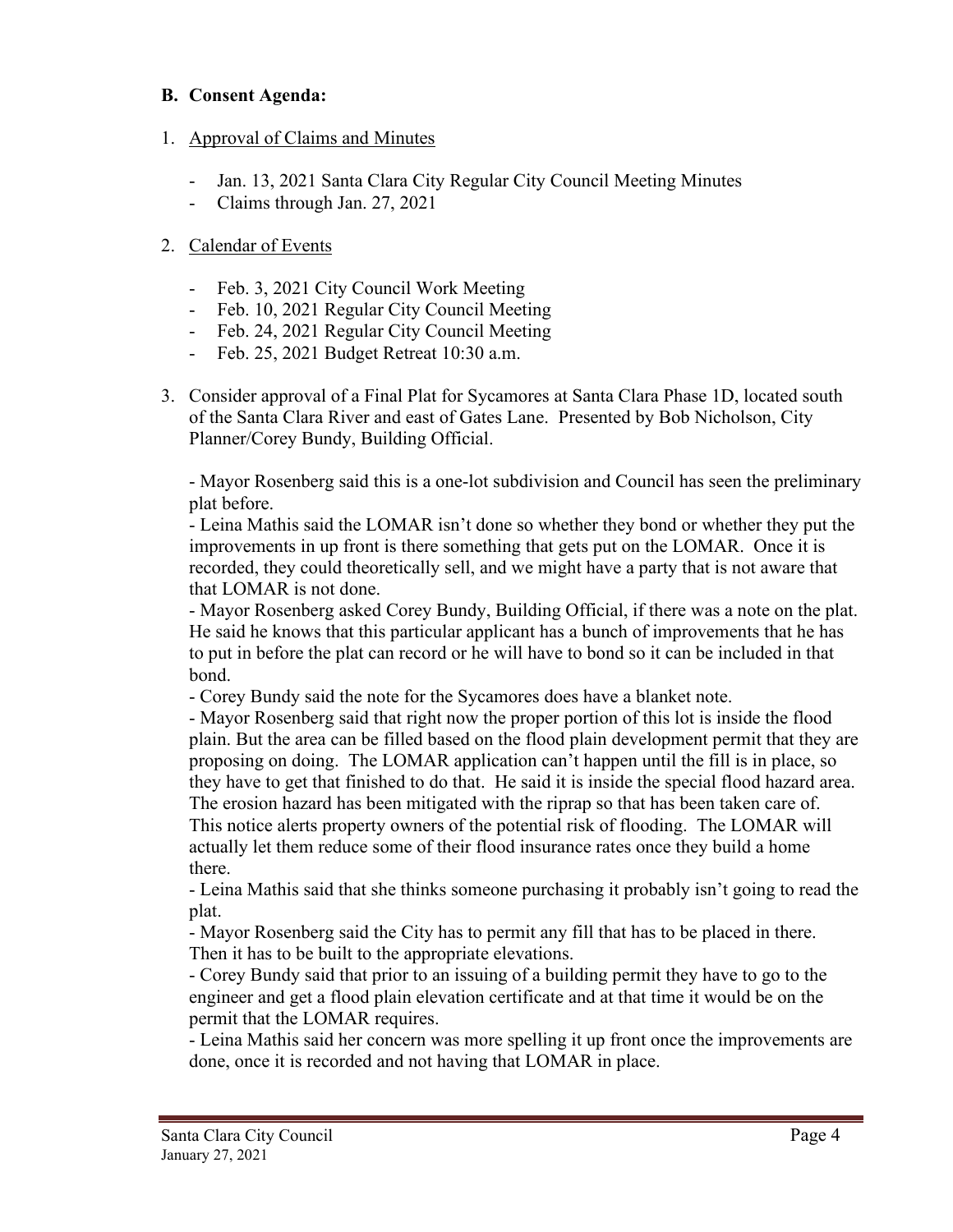**Motion to Approve the Consent Agenda. Motion by Jarett Waite, seconded by Ben Shakespeare. Voting Aye: Leina Mathis, Jarett Waite, Denny Drake, Wendell Gubler and Ben Shakespeare. Voting Nay: None. Motion Carried.**

#### **C. General Business:**

1. Swear in Selena Nez as Deputy Recorder. Presented by Brock Jacobsen, City Manager.

- Brock Jacobsen said that for a number of years the City has not had a Deputy Recorder to back up Chris Shelley in case of any need. He said we have had some discussion for a while on who would want to be a Recorder to learn that role. He said we have selected Selena Nez. She has been with the City for about 3  $\frac{1}{2}$  years. She has worked in the Building Department being a Permit Tech and other duties for Jack Taylor as well. She has been fantastic. The developers love working with her. She is sharp and learns quickly. She would be a fantastic fit as the Deputy Recorder. He said Staff recommends her. Chris Shelley has the authority to swear her in. She will do that tonight if Council is okay with that.

- Chris Shelley, City Recorder, asked Selena Nez to raise her right hand. Chris addressed Selena and stated, "Do you solemnly swear that you will support, obey and defend the Constitution of the State and that you will discharge the duties of your office with fidelity."

- Selena Nez stated, "yes". She said she has worked for the City for 3 ½ years and she loves it. She stated that she grew up in St. George and is married and has two kids. She has a lot of extended family in Arizona. She said that the Staff and the Council and Mayor are all very nice.

- Jarett Waite said he has also heard from builders that they have a good experience when they call in. Selena has done a great job there.

 3. Consider amending the Operating and Capital Budget for Fiscal Year 2020-2021 and approve Ordinance 2021-03. Presented by Brock Jacobsen, City Manager.

- Brock Jacobsen said this is the item that we had the public hearing for tonight. He stated again that \$446,000 is the amount of the General Fund amendment and \$180,000 in the Water Fund and \$200,000 in the Power Fund for the dump truck and the bucket truck.

## **Motion to Approve amending the Operating and Capital Budget for Fiscal Year 2020-2021 and approve Ordinance 2021-03**

**Motion by Denny Drake, seconded by Wendell Gubler.**

**Voting Aye: Denny Drake, Jarett Waite, Ben Shakespeare, Wendell Gubler and Leina Mathis. Voting Nay: None.**

- **Motion Carried.**
	- 4. Consider approval of the Budget Calendar. Presented by Brock Jacobsen, City Manager.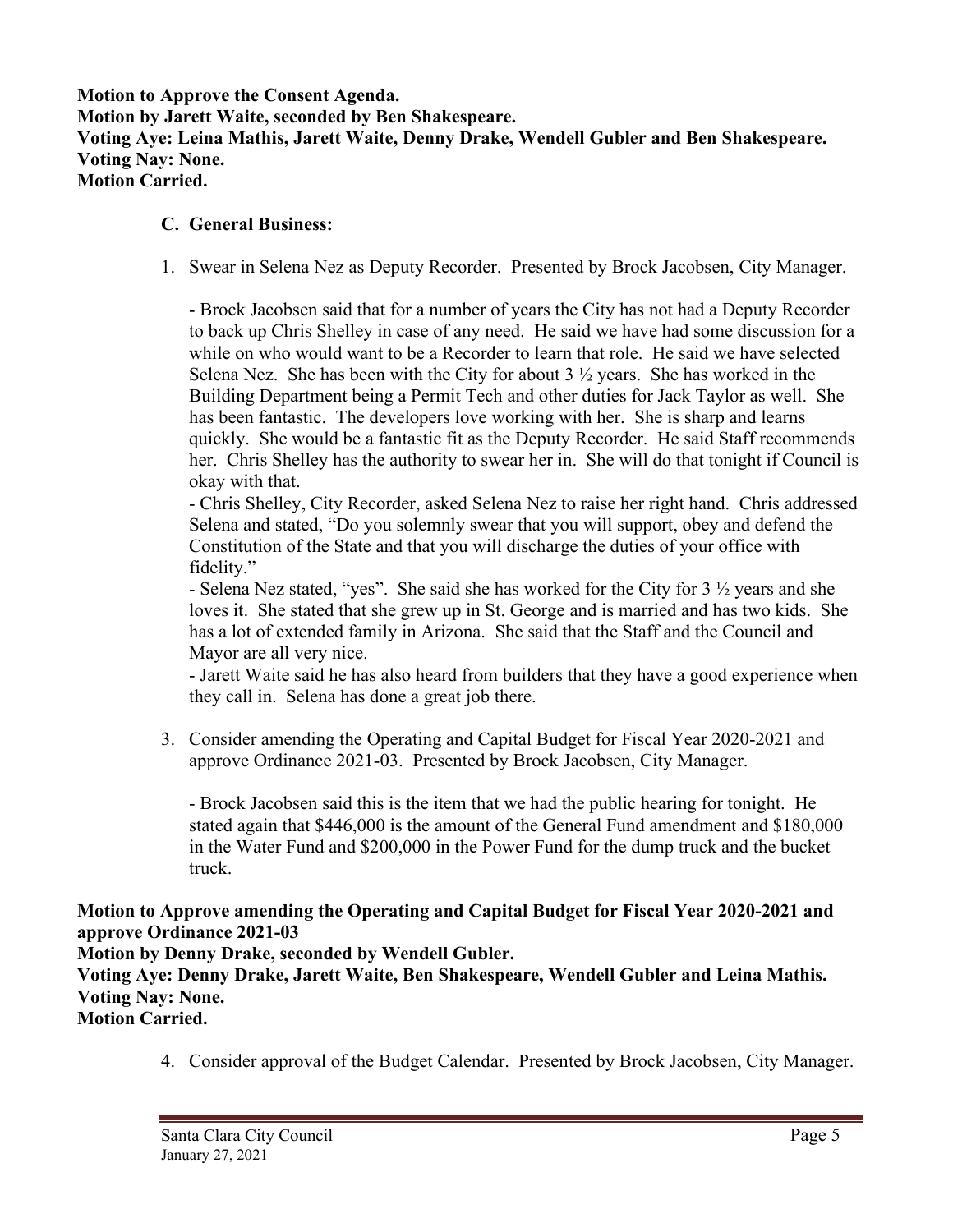- Brock Jacobsen said he is presenting the budget calendar setting forth dates for the budget process for Fiscal Year 2021-2022 such as the meetings, times for public hearings and when things need to be submitted to the State and the County. This also meets State code. He said the Budget Retreat with the Council will be on Feb. 25. We will have a Work Meeting to discuss the budget on April 7 and May 5 and there will be public hearings, one on the tentative budget and one for the final budget and we propose that we will adopt the final budget on June 9 pending there is nothing from the public hearing that we would need to push it out.

#### **Motion to Approve the Budget Calendar for Fiscal Year 2021-2022. Motion by Denny Drake, seconded by Jarett Waite. Voting Aye: Leina Mathis, Denny Drake, Wendell Gubler, Ben Shakespeare, and Jarett Waite. Voting Nay: None. Motion Carried.**

5. Consider approval of a Project Plan for a proposed O'Reilly Auto Parts Store in a Planned Development Commercial Zone, located approximately at 3635 Pioneer Parkway in the Giovengo subdivision lot 2, in the southwest corner of the intersection of Pioneer Parkway and Rachel Drive. The Project Plan consists of the site plan and building elevation drawings. RKF Santa Clara LLC, applicant. Presented by Bob Nicholson, City Planner/Corey Bundy, Building Official.

- Bob Nicholson stated that Item 5 and Item 6 are similar in that the properties are already zoned PD commercial and O'Reilly's is adjacent to the application in Item 6. They are adjoining properties on the southwest corner of the intersection of Rachel Drive and Pioneer Parkway. The site plan shows 7,453 sq ft single-level buildings and 21 ft tall with approximately 46 parking spaces. Only 30 parking spaces are required. They have significant extra parking spaces. There are two shared driveways off of Pioneer Parkway ranging from 30 to 40 ft wide. There is a 30 ft wide access lane along the rear property line. The access along the south property line that abuts the residential property is a 30 ft wide access lane that extends from Rachel Drive and comes out behind Dollar Tree and then connects over to Pioneer Parkway. He said the circulation for this property is good. The O'Reilly's shares a driveway on each side of the building with the Dollar Tree that is located to the east and with Quench It to the west of their store. The O'Reilly store has a 20 ft front setback off of Pioneer Parkway. They have provided a detailed landscape plan, which shows approximately 14,600 sq ft of landscaping on the site, which equals 24.8% of the site on this 1.3-acre property. They comply totally with the PD landscape requirement. The entire front setback area is landscaped. They also have planter boxes that are partially within the sidewalk area and they also go into the landscape area. There is also significant landscaping on the west side of the store. They also have landscaping in at least two of their planter islands within the parking lot. At the Planning Commission meeting Chris Forsyth, who is a co-applicant, stated that the landscape strip along the south, which abuts to residential, has been increased from 10 ft to 20 ft. The parking lot light poles are proposed to 25 ft height and will be shielded to direct the light downwards. He said a lighting plan has also been provided. The applicant states that the existing privacy wall along the residential land border will remain unchanged. The residential property is higher than the commercial property there to the north. Streetlights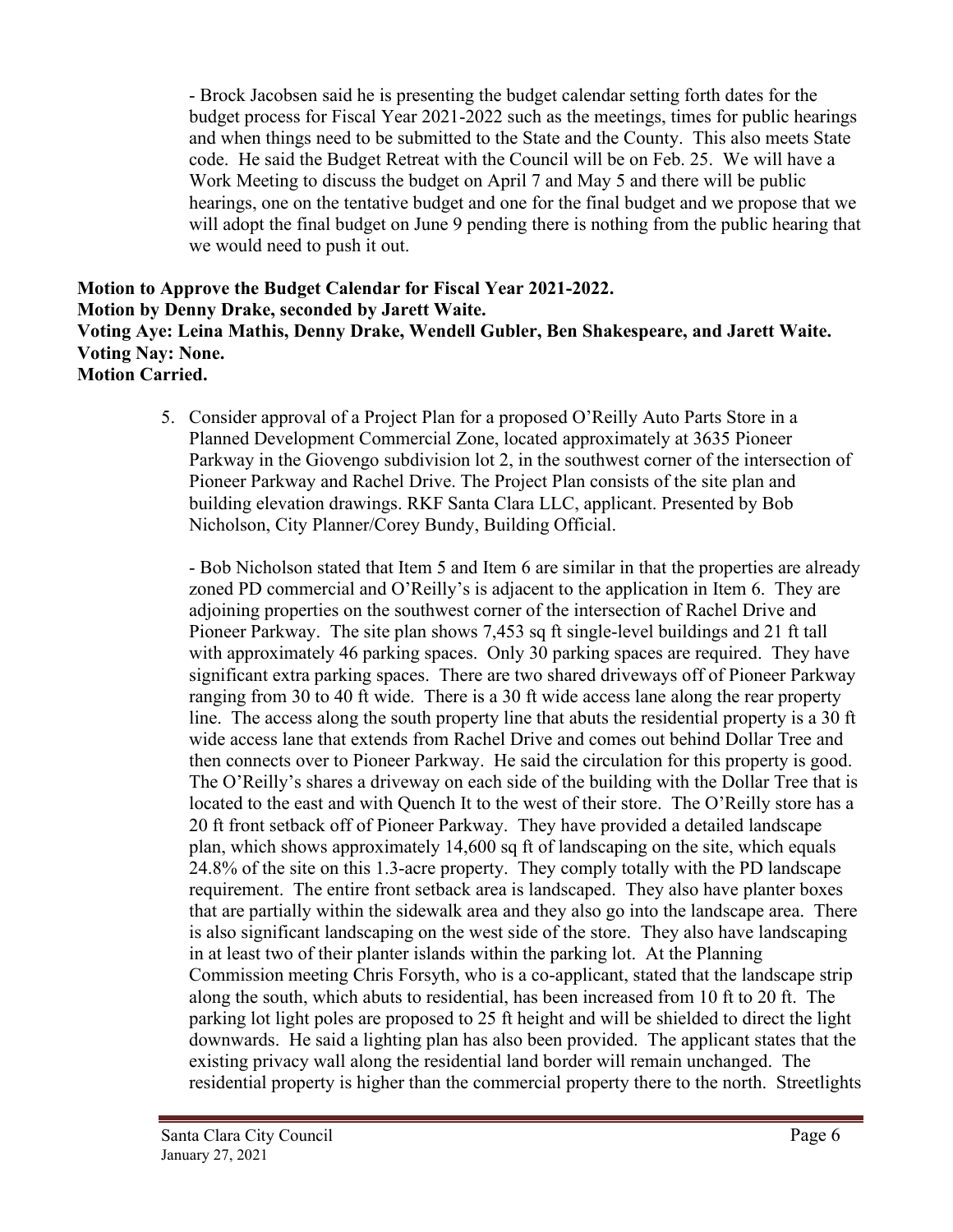are required every 250 ft of street frontage along Pioneer Parkway. He stated that Ryan Forsyth is on Zoom to answer any questions. He said the roof will be metal seamed and the exterior walls consist of stucco (EIFS) and a split-faced block. The stucco is proposed to be a light tan in color with the split-faced block being a darker tan. The applicant states that the building's color schemes are planned to harmonize with the adjacent Dollar Tree Store. A monument sign is proposed along Pioneer Parkway and the store will also have three wall signs. The Planning Commission recommended approval of their project plan, which is the site plan and elevations and also specifically approved the wall signs at their meeting. The sign ordinance says that wall signs in a PD commercial zone require Planning Commission approval, so they have approved these proposed wall signs.

- Mayor Rosenberg asked about the front exterior elevation. Is that the elevation facing south or facing east?

- Brock Jacobsen said it faces east.

- Mayor Rosenberg asked if it was the right exterior that would be facing Pioneer Parkway.

- Brock Jacobsen said yes.

- Leina Mathis asked if the glass windows were adjacent to Pioneer Parkway and the door that is indicated there is that a usable door or just a façade.

- Bob Nicholson said he is not sure.

- Ryan Forsyth said that is just a façade. It is not a usable door. He said he would be fine moving that door to make it match more similar to the Dollar Tree. He said they could just make it glass.

- Mayor Rosenberg said that would keep people from walking up and pulling on it.

- Leina Mathis said her suggestion would be to take it out.

- Ryan Forsyth said he agrees. He doesn't like a nonfunctional door.

- Jarett Waite said he had a question about the light poles. He asked if these light poles would be similar to the Dollar Tree light poles. He said the residents have complimented those poles.

- Ryan Forsyth said he proposes to match those exactly so there is a cohesive look throughout the development.

- Matt Ence, City Attorney, said that Councilman Waite sent him an email regarding questions that are relevant to this item and the next item. The question was regarding what kind of leeway the Council has in considering PD approvals and although this is just a project plan review the way that we have been handling these where they have an existing PD designation it is essentially reviewing the project plan as part of that PD designation and then if we approve it, it becomes part of that approved zoning so the questions Jarett had were relevant to this. The simple answer to the question of what leeway the Council has considering these types of things, PD approvals, project plan approvals, is that the City Council has a tremendous amount of leeway. The PD zone is a unique creature in our ordinances in the sense that it is the one type of zone where we do a very detailed review before the zoning is vested. We don't do that in any of our other types of zones. The thing to remember with all zone changes including with PD approvals and with project plan approvals is that Council is essentially making law and acting as the legislative body of the City and acting in the capacity as an elected official and to that end you have a tremendous amount of leeway to either approve or not approve an application to change the zoning because what the Council is doing is changing the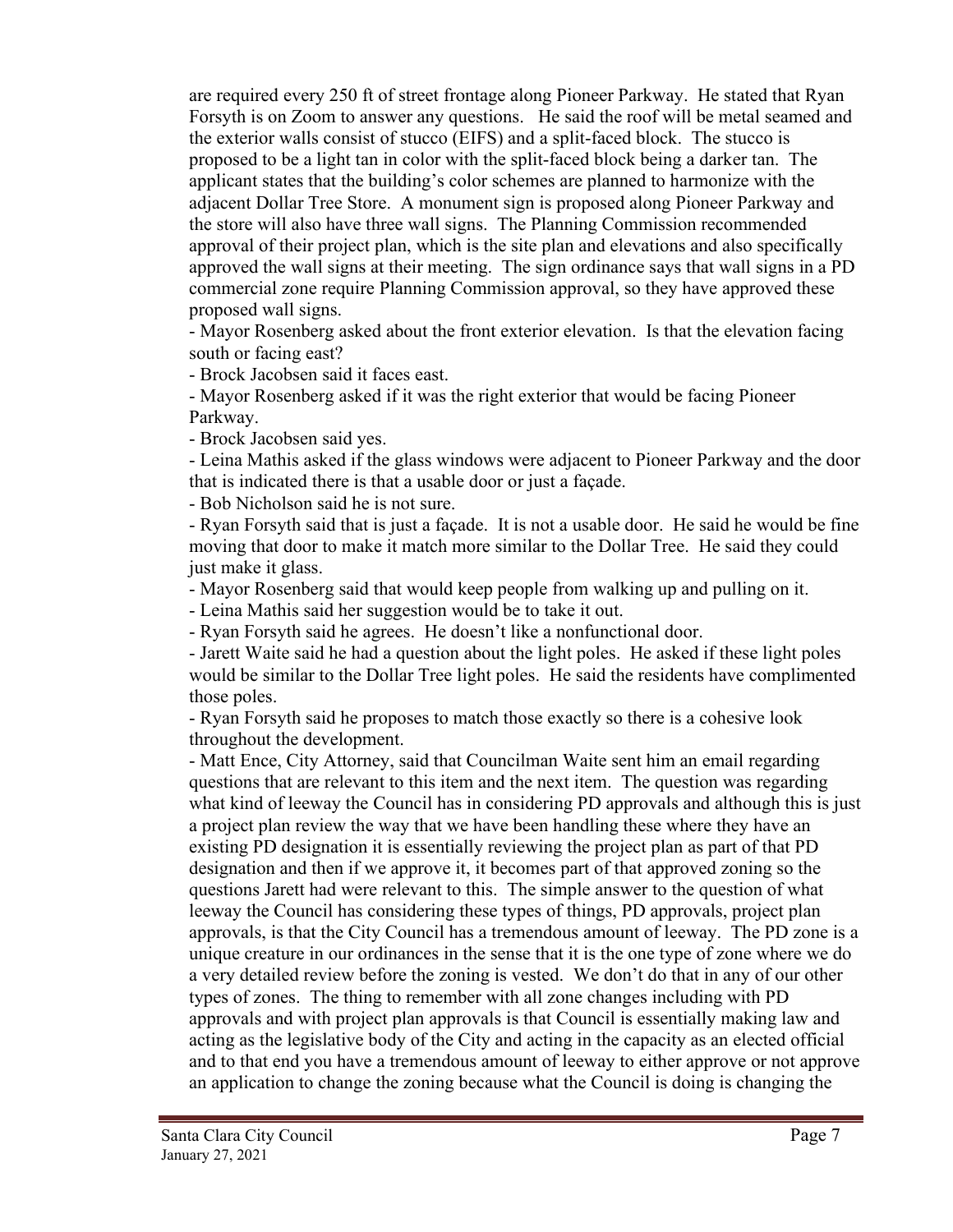zoning ordinance, the zoning designation that is on the map and making new law. He said we have tried in our revamp of the PD ordinance to provide specifics and guidance to applicants as to what is acceptable and what is not acceptable but at the same time we have tried to preserve flexibility so that the City Council can say in any given case if the ordinance has those guidelines but for this reason or that reason the Council doesn't like this particular thing. In the past we have talked about how public opinion or public clamor play into a particular application. When you are talking about a zone change the City Council has the right to reject an application just simply because they don't think the public likes it where Council may not have that right if it is some other type of decision if it is not a legislative decision.

- Jarett Waite said that answered his questions. He said it stems from if a building meets all of the code is Council still allowed to say "no" if they meet all the ordinances. He said it sounds like Council has to go off what is in the public interest more than anything else.

- Matt Ence said the other thing that plays into this too is the State code says the City is only required to adhere strictly to its General Plan if its own ordinances require that. Otherwise it is just a guide. The way our ordinances handle it is they basically say that when reviewing a matter that is under the General Plan our ordinance provides a list of things that should be taken into consideration. But what our ordinance doesn't say is that Council has to strictly follow that.

- Mayor Rosenberg said that if the door on Rachel Drive is eliminated there is a sidewalk that runs up to that door so can that be relocated to the east so the sidewalk lines up with the sidewalk that goes to the front door so a pedestrian would have direct access to the door.

- Ryan Forsyth said that is a great addition and he is all for it.

- Bob Nicholson clarified that sidewalk would be brought straight along the east side of the building.

- Mayor Rosenberg said yes, where that sidewalk goes in front of the parking and extend it right out to the sidewalk so pedestrians walking up the street don't have to go through the parking lot to get to the building's front door.

- Jarett Waite said he is really pleased with the landscaping plan and the buffer they have added for the residents and the location of things. He stated he hasn't received any complaints about this building from the residents.

**Motion to Approve a Project Plan for a proposed O'Reilly Auto Parts Store in a Planned Development Commercial Zone, located approximately at 3635 Pioneer Parkway in the Giovengo subdivision lot 2, in the southwest corner of the intersection of Pioneer Parkway and Rachel Drive as presented with the changes of the sidewalk location and the removal of the door on the north side of the building. The Project Plan consists of the site plan and building elevation drawings. RKF Santa Clara LLC, applicant.**

**Motion by Jarett Waite, seconded by Leina Mathis.**

**Amended Motion to Approve a Project Plan for a proposed O'Reilly Auto Parts Store in a Planned Development Commercial Zone, located approximately at 3635 Pioneer Parkway in the Giovengo subdivision lot 2, in the southwest corner of the intersection of Pioneer Parkway and Rachel Drive as presented with the changes of the sidewalk location and the removal of the door on the north side of the building and the lights matching the Dollar Tree lights. The Project Plan**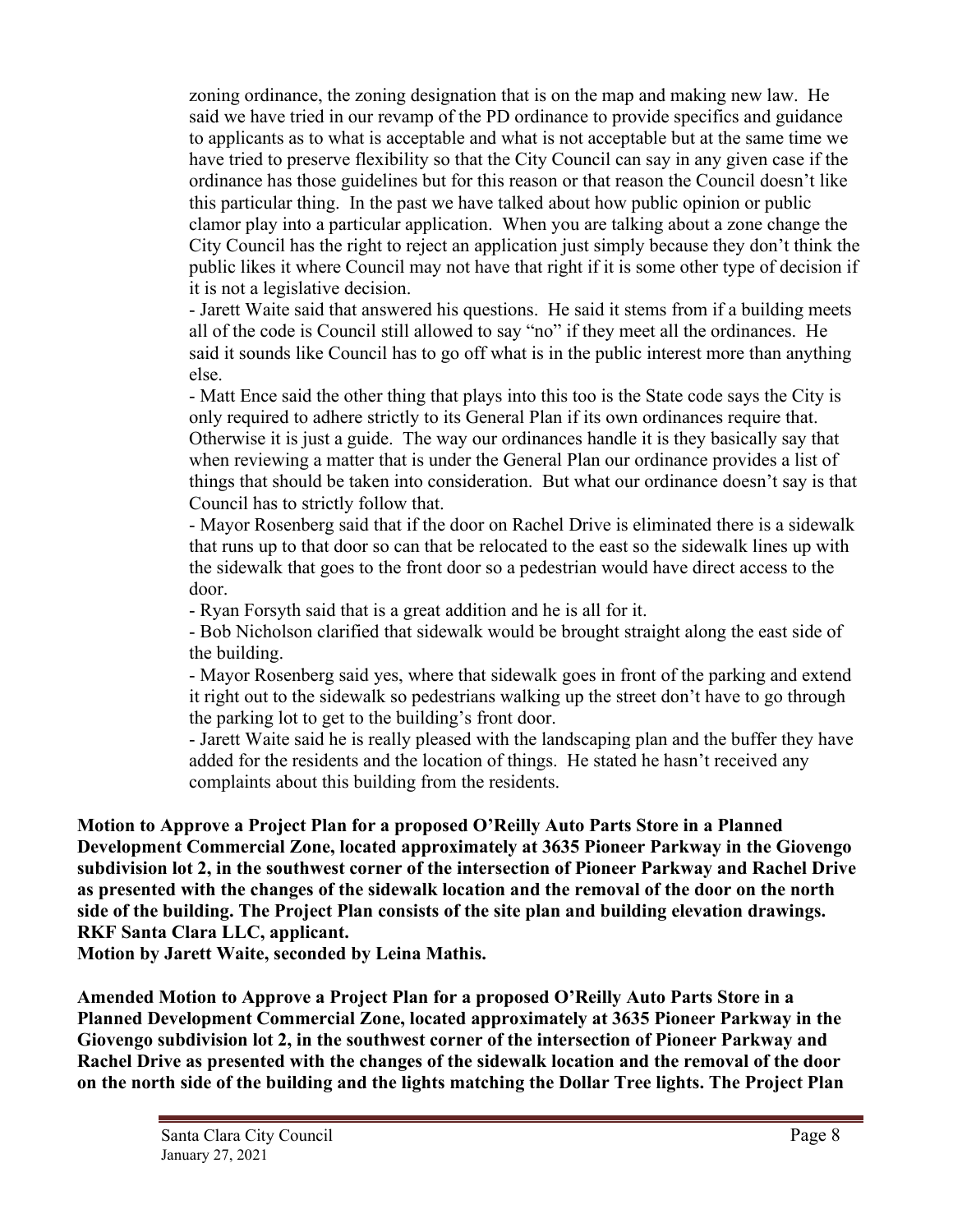**consists of the site plan and building elevation drawings. RKF Santa Clara LLC, applicant. Motion by Jarett Waite, seconded by Leina Mathis. Voting Aye: Leina Mathis, Jarett Waite, Denny Drake, Wendell Gubler and Ben Shakespeare. Voting Nay: None. Motion Carried.**

> 6. Consider approval of a Project Plan for a proposed Quench It Retail Center in a Planned Development Commercial Zone, located approximately at 3663 Pioneer Parkway in the Giovengo subdivision lot 1. The Project Plan consists of the site plan and building elevation drawings. Derek Wiggins, representing. Presented by Bob Nicholson, City Planner/Corey Bundy, Building Official.

- Corey Bundy said this is in a PD commercial zone. The applicant requests approval of a project plan which consists of a site plan and building elevation drawings for the Quench It Retail Center on lot 1 of the Giovengo subdivision. The proposed uses are restaurant, retail, and office. The PD commercial zone requires that the PD hold a public hearing on the project plan, which they did last week. The site plan shows two buildings, 4,600 sq ft each and 24 ft tall to the top of the parapet. Both buildings have 20 ft setbacks off of Pioneer Parkway and a 12 ft wide drive thru lane within the front setback area along with a 10 ft landscape strip along the frontage of Pioneer Parkway. The Planning Commission recommended approval of the drive thru lane and the setback area because it felt that the balance of the site was adequately landscaped. The zoning code requires that the entire 20 ft front landscape area be landscaped but also provides deviations if Planning Commission and City Council feel that significant landscape is provided elsewhere outside the front setback area. The landscape plan has been provided which shows the perimeter of the site is landscaped 10 ft wide along Pioneer Parkway including the south property line adjacent to the residential zone. Both buildings have landscape around the buildings and in the parking lot islands. Along the west property line is a 3 ft wide landscape strip and a 6 ft tall privacy wall. The site appears to be well landscaped with numerous trees. The parking requirements are 71 for both buildings with 3,200 sq ft of proposed restaurant, which requires 32 parking spaces, and 96 sq ft of proposed retail and office use which requires 39 parking spaces. The applicant states that 73 parking spaces are provided, 63 onsite and 10 on the adjacent property. At this point the applicant does not have firm plans for a second restaurant and no agreement has been reached with the adjacent property owner for additional parking. The applicant agrees that prior to obtaining a building permit for the second restaurant of 3,200 sq ft the additional 10 parking spaces needed to meet the City parking requirements will need to be shown on the site plan. O'Reilly's store does have surplus parking. The Building Elevation Drawings: The two buildings are similar in design and color, each building being 24' tall to top of parapet with gray stucco, and black metal wall panels, trim and awnings.

Individual store names are conceptually shown above the front entries to each space, but these are not final sign proposals and other tenants have not yet been identified. Those wall signs will need to be approved by the Planning Commission prior to a sign permit being issued. The gray and black color scheme is intended to complement the natural lava rock in the vicinity. The Planning Commission Action: At the Planning Commission public hearing on January 14th, there was only one citizen comment and that was a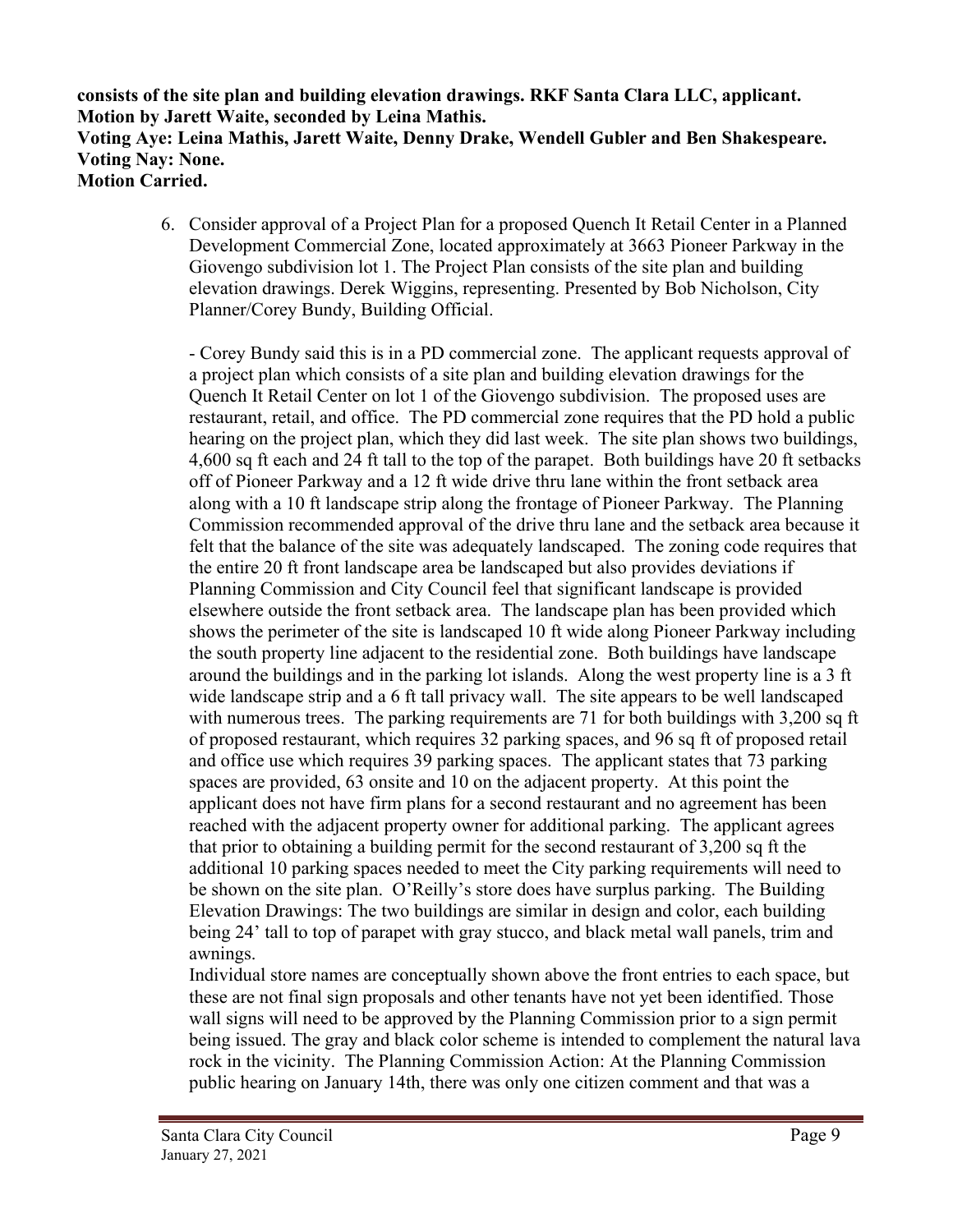question as to building height. There were no objections by the public at the hearing. The Planning Commission recommends approval as follows; 1. Recommends approval of the Project Plan as presented. 2. Recommends approval for the 12' wide drive-thru lane within the front setback noting that significant landscaping is provided outside the front setback area, including around both buildings and along the south and west property lines, and within islands in the parking lot. 3. If a second restaurant is developed, additional parking spaces to meet the city requirement will need to be shown on a site plan prior to obtaining a building permit for the restaurant. He said the applicant is on Zoom.

- Derek Wiggins, Representing Quench It Retail Center, said that some of the site considerations that they took into account not only were the landscaping but they really felt it was important to provide landscaping at the building and around all sides of the building to make it feel less like a large parking lot. That will really soften up the visibility of the buildings. Additionally, they have provided a landscape strip to the east near the drive, which is 10 ft wide, which makes up for a good portion of the driveway lanes they added so that helps quite a bit with their landscape numbers. He said one of their biggest concerns was the lighting. They have provided some details for the lighting that they are proposing. All the lighting has downward throw, and none will have any forward throw. The pole lights are 25 ft tall and they wouldn't mind matching the neighbors, O'Reillys and Dollar Tree. He said they have provided adequate if not additional parking beyond needed. The drive-thru lane on the right has 12 parking stalls around and the drive thru lane on the left has 16 stalls for stacking. He said this is in the attempts to prevent any overflow into the drives. He said is the big reason why they pushed those drive-thru lanes into the setback to accommodate enough space for the stacking in those drive-thru lanes. He said they understand they don't have all the parking spaces needed. If they were to get all 3,200 sq ft of restaurant space so if there were tenants that needed more parking space they would talk to the O'Reilly's and hopefully be able to work something out but otherwise it would be office or retail space. - Jarett Waite asked they were going to build a new wall on the west side.

- Derek Wiggins said on a portion of it because there is a dirt lot to the west, which is

zoned residential.

- Jarett Waite asked if they would have it match the block wall that is already existing in that area.

- Derek Wiggins said it would be and some of the walls are already elevated 3 or 4 ft.

- Jarett Waite said a couple of residents that live near there are curious about building a Quench It in the second building is not also turned onto the street.

- Derek Wiggins said it is primarily to facilitate the flow of the space. If they turned the building, they wouldn't be able to get a very clear turn around for vehicles. They did explore having them both the same direction, but the flow of traffic was really difficult. - Jarett Waite asked if there was any expectation of what the hours of operation would be for the tenants. The residents are concerned about the drive-thru being open late into the night.

- Derek Wiggins said his expectation would be until 8 or 9 p.m., which are standard business hours. He said they are not anticipating any bars or anything like that. He said that is just his opinion.

- Leina Mathis asked if he would be putting in any monument signs on Pioneer Parkway. She also asked if they are building, building "A" first.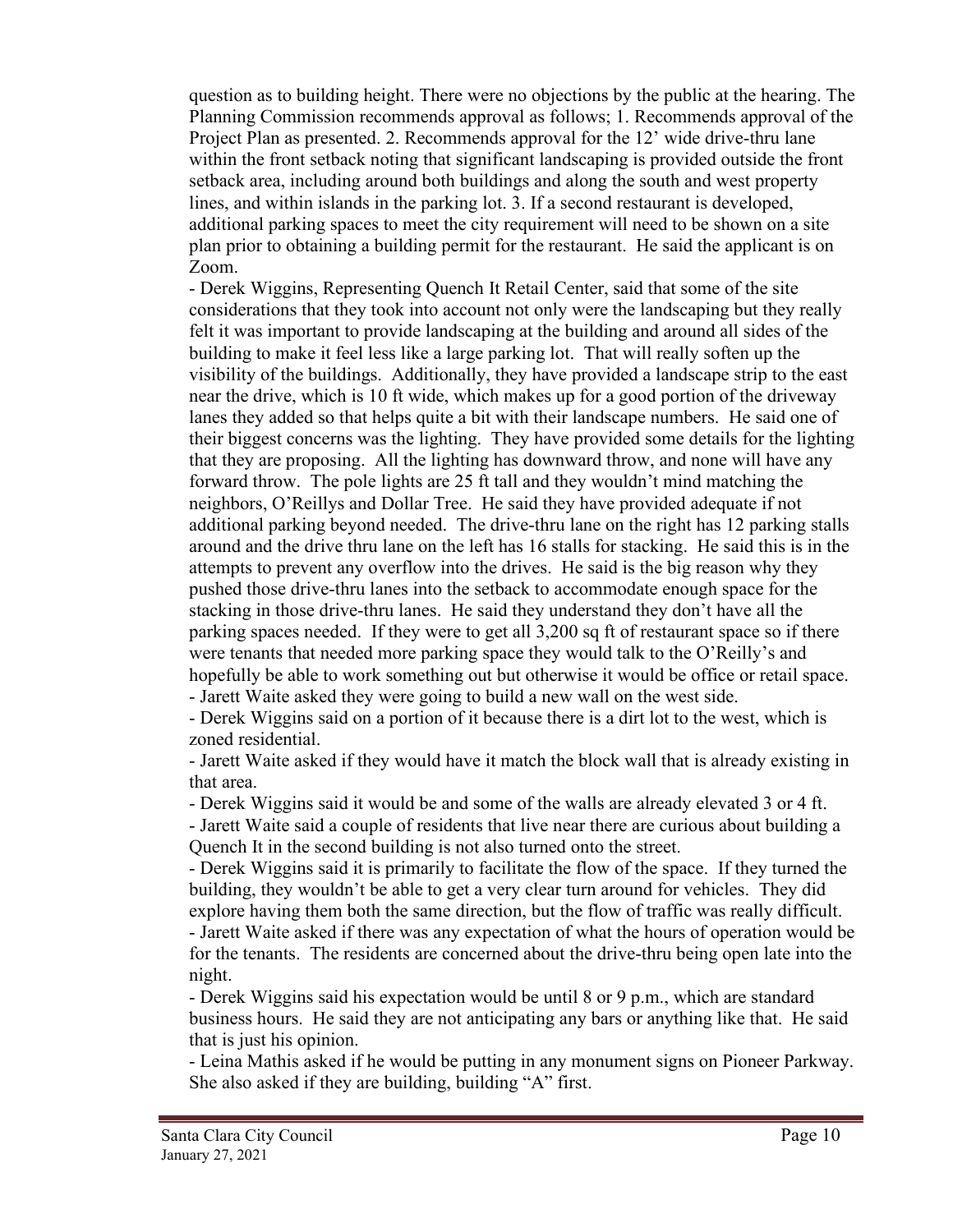- Derek Wiggins said they don't have any plans at this time for the signs. They will be building, building "A" first.

- Jarett Waite said that several residents reached out to him and they are concerned about the dumpster locations. The residents are concerned about sound and smell and infestations. He asked if there was anywhere else, they can be located on the site that would be further away from the residences.

- Derek Wiggins said he thinks they could locate at least one of them to the west wall on building A. They could maybe swap out some parking near there. It would be more visible from the street side, which is a concern. They would definitely be open to relocating them if needed.

- Ben Shakespeare said that looking at them the dumpsters are separated. Is there any possibility that they could be put together so the truck could come in and dump them at the same time? Could they be combined in one location?

- Derek Wiggins said they originally did have them together at one point but the issue was the location to have them together was quite far away from building B and there was some concerns brought up in the TRC meetings about travel distances to the dumpsters for those owners.

- Ben Shakespeare said that putting the dumpsters out on the street at a restaurant, he is not in favor of that.

- Mayor Rosenberg asked about the doors that come out the back of the dance studio and the insurance office and the dental place, on the site plan those go to the drive-up window off of the street. He asked if those doors are just fire exits or are they service doors.

- Derek Wiggins said they are fire exits. They will not be used as part of the operation. They have considered at least 5 ft for a proper landing and that is part of the fire code.

- Brock Jacobsen said we received a public comment and most of the items in his resident points are what Jarett addressed. This was an online comment. His comments deal with the setbacks to the west and the south and lighting and the garbage.

- Jarett Waite said he was hoping Corey Bundy could address the setback question that the resident had in his message. He was under the impression that there shouldn't be anything in that 10 ft, no parking, no drive-thru, like Dollar Tree has done. He said he would like an explanation on why it is okay to do it this way. Setbacks only deal with where the building is located, right? Not what the usage is in that 10 ft.

- Corey Bundy said that is correct. He said he doesn't think there is any restrictions on having a driveway through there.

- Derek Wiggins said he is willing to match the streetlights of the neighbors and he told Council he has color samples of the exterior of the building so they can see them.

- Denny Drake asked if we agreed that the dumpsters are going to be moved to a different site. If the garbage truck shows up at the wrong time, he will block the entry.

- Derek Wiggins said he would be fine moving it. He said he could move it to the South Island on the center and point them to the east. They would be located together and be a little bit away from the residences and they will be somewhat in the middle of the two buildings.

- Jarett Waite said he met with most of the residents that live around this development and they are in general in favor of this. He said the one sticking point with several of them was having a drive-thru 3 ft off of their back wall. He said he is not sure they want the drive-thru right there. Maybe it should be on the north side of the building or not have a drive-thru in that building. He would love a discussion from Council.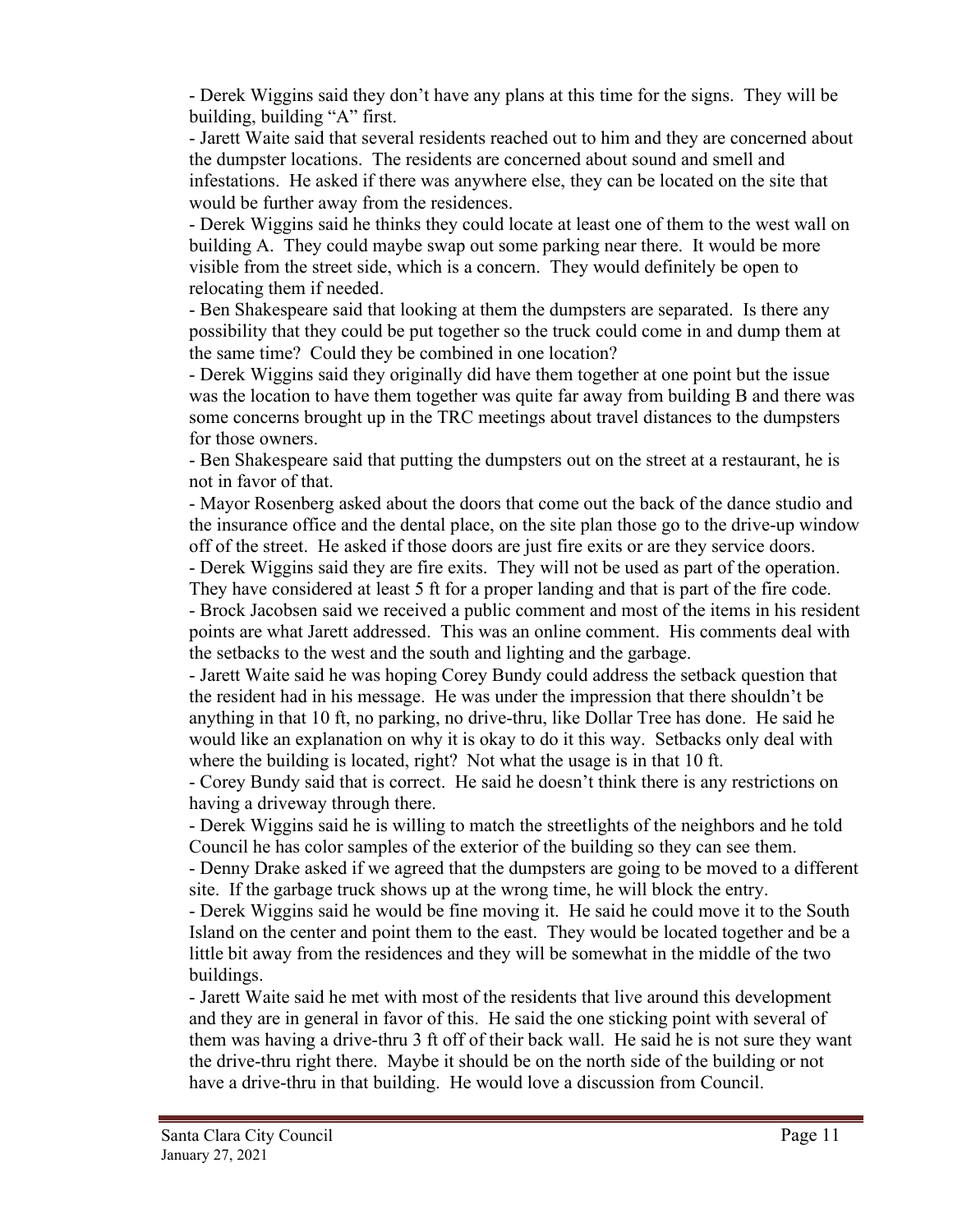- Derek Wiggins said the drive-thru's will have a speaker system and they will be on the northeast corner of building D. That should be far enough away to mitigate a lot of the sound. They might not get a restaurant in building D. That is not a for sure thing. Building A is for sure. They have Quench It coming in building A.

- Mayor Rosenberg said that probably mitigates the sound with the speaker, closer to the Residents. He said he doesn't know if you can mitigate the restaurant smell by eliminating the drive up. You are still going to have the restaurant smells.

- Ben Shakespeare said that with COVID and everything that has happened this last year more and more companies want drive-thru's even if they are non-food companies. The drive-thru's are becoming extremely important to be successful.

- Jarett Waite said the residents are not just concerned about the restaurant smells but also with fumes from the cars sitting there for a few minutes. A portion of those houses were built with pretty small backyards and the cars would be close to their back doors. One resident said they might have to move because of their health if those fumes do end up coming over the wall.

- Derek Wiggins said the wall is 6 ft tall and the lowest portion is 3 or 4 ft tall so that would put 9 or 10 ft to the top of that wall and there are other portions that are over 12 ft to the top so he wouldn't anticipate any light going over the tops and that is one reason they felt good about proposing a drive-thru because there is that natural barrier with the existing wall. The adjacent residential are higher than this site.

**Motion to Approve a Project Plan for a proposed Quench It Retail Center in a Planned Development Commercial Zone, located approximately at 3663 Pioneer Parkway in the Giovengo subdivision lot 1 with the adjustment of the dumpsters location and the lighting to match that of the neighboring sites and according to the Planning Commission recommendations. The Project Plan consists of the site plan and building elevation drawings. Derek Wiggins, representing. Motion by Denny Drake, seconded by Wendell Gubler.**

> - Jarett Waite asked if they would consider adding that the planters match the other planters. He wants to have them match the street planters. - Denny Drake said that was an assumption he already made.

#### **Voting Aye: Denny Drake, Jarett Waite, Ben Shakespeare, Wendell Gubler and Leina Mathis. Voting Nay: None. Motion Carried.**

7. Consider Awarding the Bid for the Rachel Street Fire Station remodel. Presented by Randy Hancey, Fire Chief.

- Chief Hancey said they have some bids for the Rachel Station remodel project. He showed the bid amounts to the Council so they could compare the bids and where they came in at. (See attached.) This project allows the department to have some sleeping/living quarters at Rachel Station, upgrades and updates the needs in that building to make it more usable and functional and it will switch out the lighting to more economical LED lighting. There will be new paint, carpet and will add some walls and a fire sprinkling system to bring it up to code. The low bid was \$78,023 and the high bid was \$116,208. He said they recommend going with the low bid, \$78,023. He said the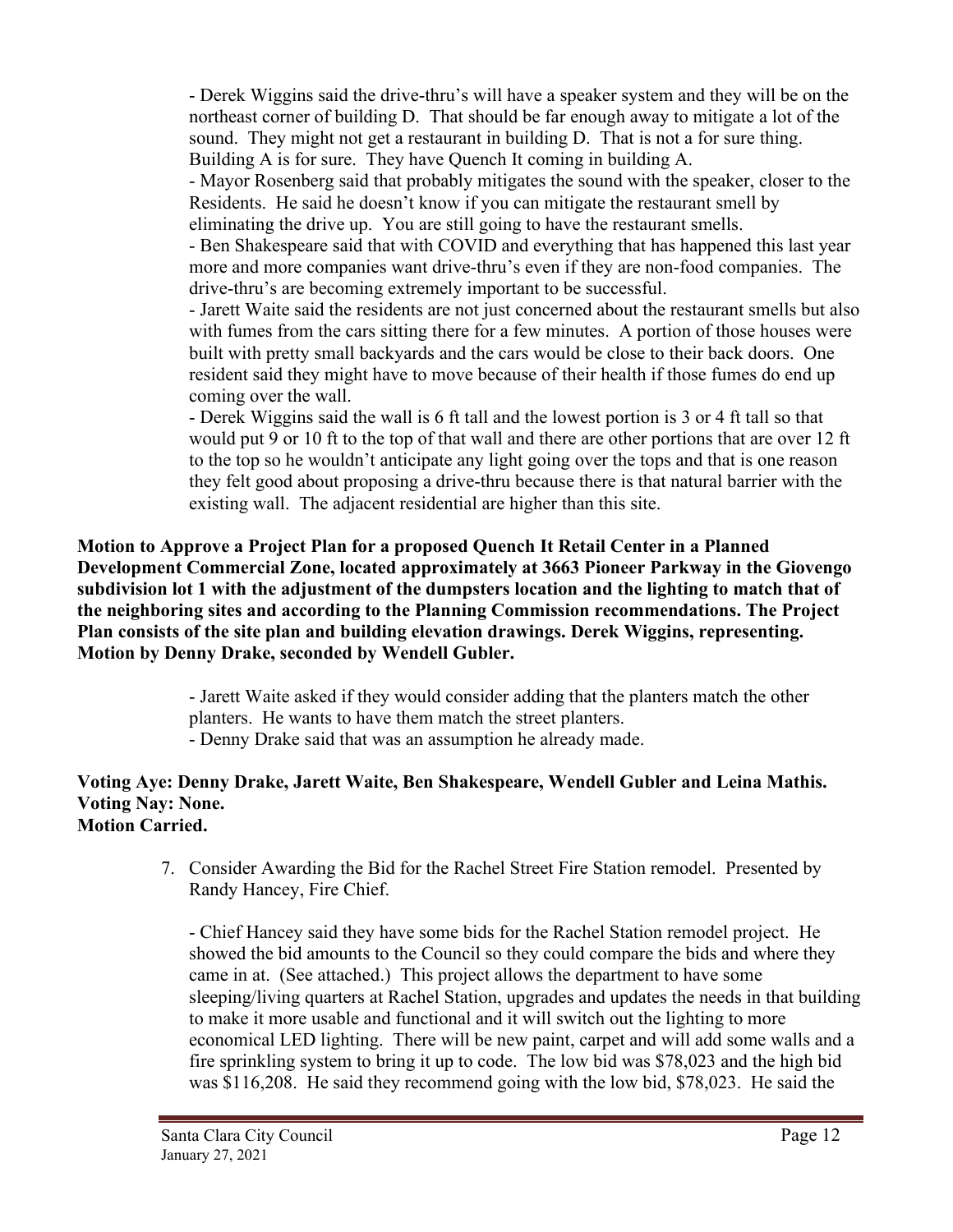only thing that is not included in that bid would be a part of the sprinkler line system from the fire hydrant to the building. He said the bids were comparable as to what they included, and things were complete. Brock went over this with him and reviewed it to make sure they were comparable.

- Brock Jacobsen said that Bonham Construction did the work in the front office for Town Hall and so he has worked for the City.

- Ben Shakespeare asked if we provided a bid scope that was itemized of what we wanted them to do.

- Chief Hancey said he met with each contractor at the site and went over what we anticipated and what we needed to have done. That is how that process took place.

- Ben Shakespeare asked about the fire sprinklers. What determines what the update requires?

- Corey Bundy said they are required when they install the sleeping rooms in there. With the sleeping rooms they are required to have the fire sprinklers. He said he checked with several plan reviewers and they concurred that, that was required according to the building code.

- Chief Hancey said it will just be the living quarters that will have the sprinklers and not the bays where the trucks are located.

- Corey Bundy said that is not part of this scope of work. They are not doing anything to the bays. That is not required for the fire sprinklers.

- Jarett Waite said the demolition is the biggest difference in number. Are we sure the first bid is the same in terms of demolition?

- Chief Hancey said the bid spells out what the scope of that demolition includes.

- Mayor Rosenberg said he would imagine they balanced the bid. Typically, that is what they do.

- Ben Shakespeare said they kind of combine in several areas. The bid looks good.

- Chief Hancey said this bid doesn't include bringing the fire line to the building. But both bids are that way.

- Brock Jacobsen said we are going to work with our own Staff to put the fire line in.

- Chief Hancey said if not we may have to come back to Council for approval for additional expense for just the fire line to the building.

- Ben Shakespeare asked if that fire line is run around the back of the building.

- Chief Hancey said yes there is a fire hydrant located directly to the west behind the training containers. It is about 50 ft from the building.

- Leina Mathis asked if the remodel satisfies our agreement with Ivins City.

- Brock Jacobsen said it would with the remodel and putting in sleeping quarters there.

This is also impact fee eligible and we have the impact fee funds there to pay for this.

# **Motion to Approve the proposed recommendation of \$78,023 to Rob Bonham Construction for the Rachel Street Fire Station Remodel.**

**Motion by Denny Drake, seconded by Wendell Gubler.**

# **Voting Aye: Denny Drake, Wendell Gubler, Ben Shakespeare, Jarett Waite and Leina Mathis. Voting Nay: None.**

**Motion Carried.**

8. Consider approval of agreement with the Church of Jesus Christ of Latter-day Saints for purchase of equipment and water shares related to the Chapel Street orchard, and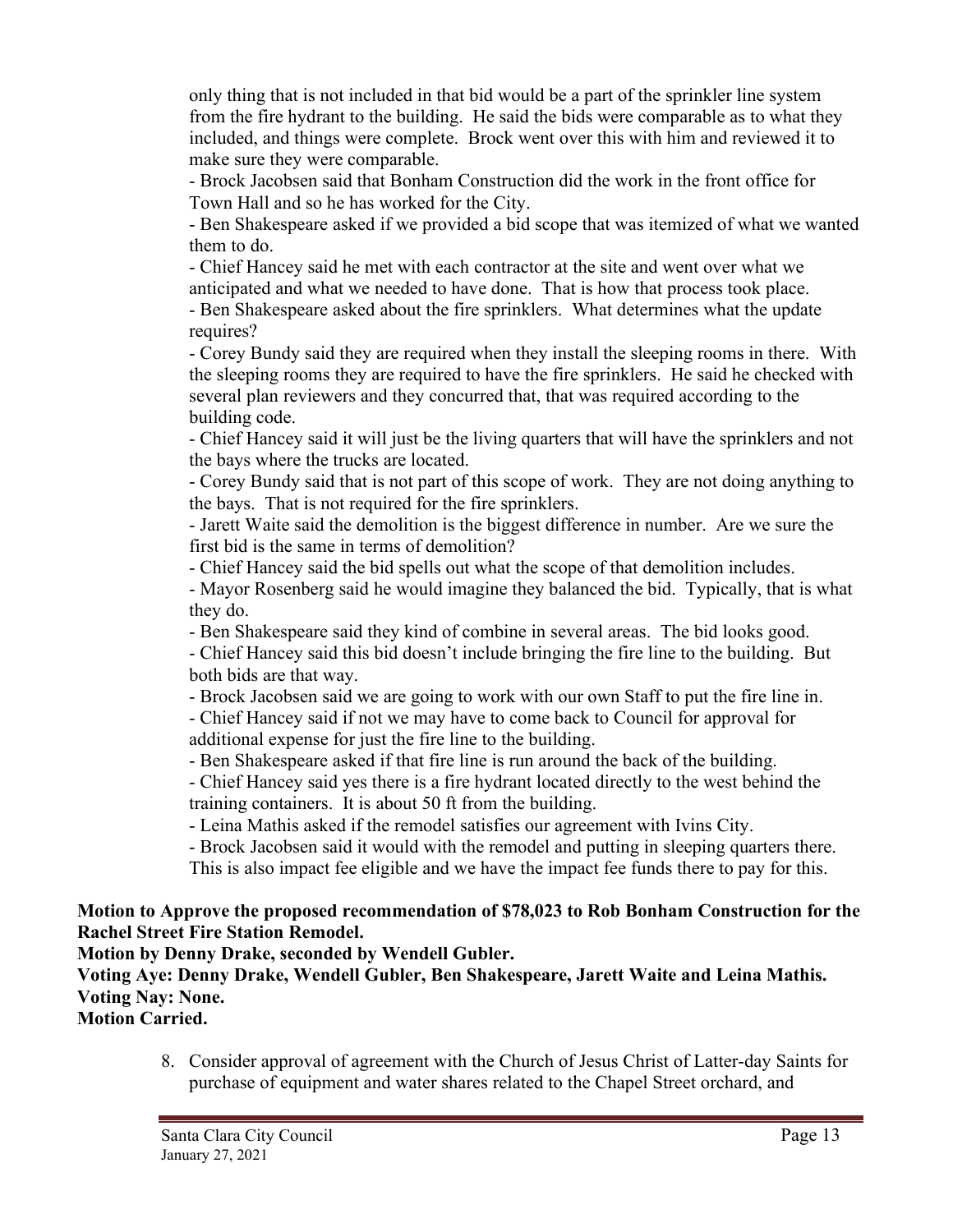associated donation of the land to the City.

- Matt Ence said the Council was given a preview of this at our last meeting. The agreement is now before us and has been prepared by the Church. He said we have Taylor Leavitt on Zoom who is representing the Church in this transaction. We have been corresponding with him. The agreement is pretty straightforward. In our prior agreement with the Church on the orchard the City had agreed to essentially commit \$25,000 to ultimate relocation of the shed and other infrastructure on that site. That was to facilitate the dedication of the roadway through the property. What the Church has proposed in this agreement is to donate to the City or to exchange with the City the real property plus all of the personal property on site which is any equipment that is in the shed and everything that is there on site with the exception of the tractor which they have already moved as well as three shares of water in the Canal Company that the Church has owned and used to irrigate there in return for that payment of \$25,000 which had already been committed by the City. This represents a significant value coming to the City in return for that \$25,000. It is just shy of 2 acres of land and that is excluding the roadway that the City has already obtained. There is a closing that would happen similar to a real estate purchase. What that would do would allow us some time to have a title company prepare a title commitment so that the City would receive a deed to the property and would obtain title insurance for the property. That would be at the City's cost and the City would pay the cost of the closing and so on. The deed will come to the City with a restriction on the use that the property can be put to. But the restriction is that the current use of the property as a community garden, orchard green space or other improved open space be maintained. He said as he read that it is pretty broad. He thinks the intent is to maintain the orchard and the garden but that gives some leeway so in the future if the City decides there is a better use to put that property to it gives some flexibility.

- Denny asked why a quitclaim instead of a warranty deed.

- Matt Ence said typically a Quit-Claim is given when there is some question about what we will have in the protection of the title insurance coverage. That is what they have offered us is a quit-claim deed. Essentially, they are saying they will give us whatever ownership in the property they have.

- Denny Drake said that usually in title insurance you are only covered by whatever restrictions the title company puts on the bottom line.

- Mayor Rosenberg said we can do a survey. We can get an ALTA survey.

- Taylor Leavitt, Attorney for the Church of Jesus Christ of Latter-day Saints, said the quit-claim is what their legal counsel generally approves and recommends on the method of conveying property. There was nothing specific on this property.

- Matt Ence said it obviously protects the Church from any claims after the fact because they are not making representations about what title they are giving. This property has been in the Church's name since 1981.

- Mayor Rosenberg said that when the City surveyed the Chapel Street dedication, we did survey some boundary lines in there so the legal description can reflect what is actually owned and the title company can rely on that.

- Matt Ence said as far as purposes for this agreement we have included a description of the property. We pulled the description from the County records. A final legal description would have to be prepared prior to closing. Getting an ALTA survey makes sense.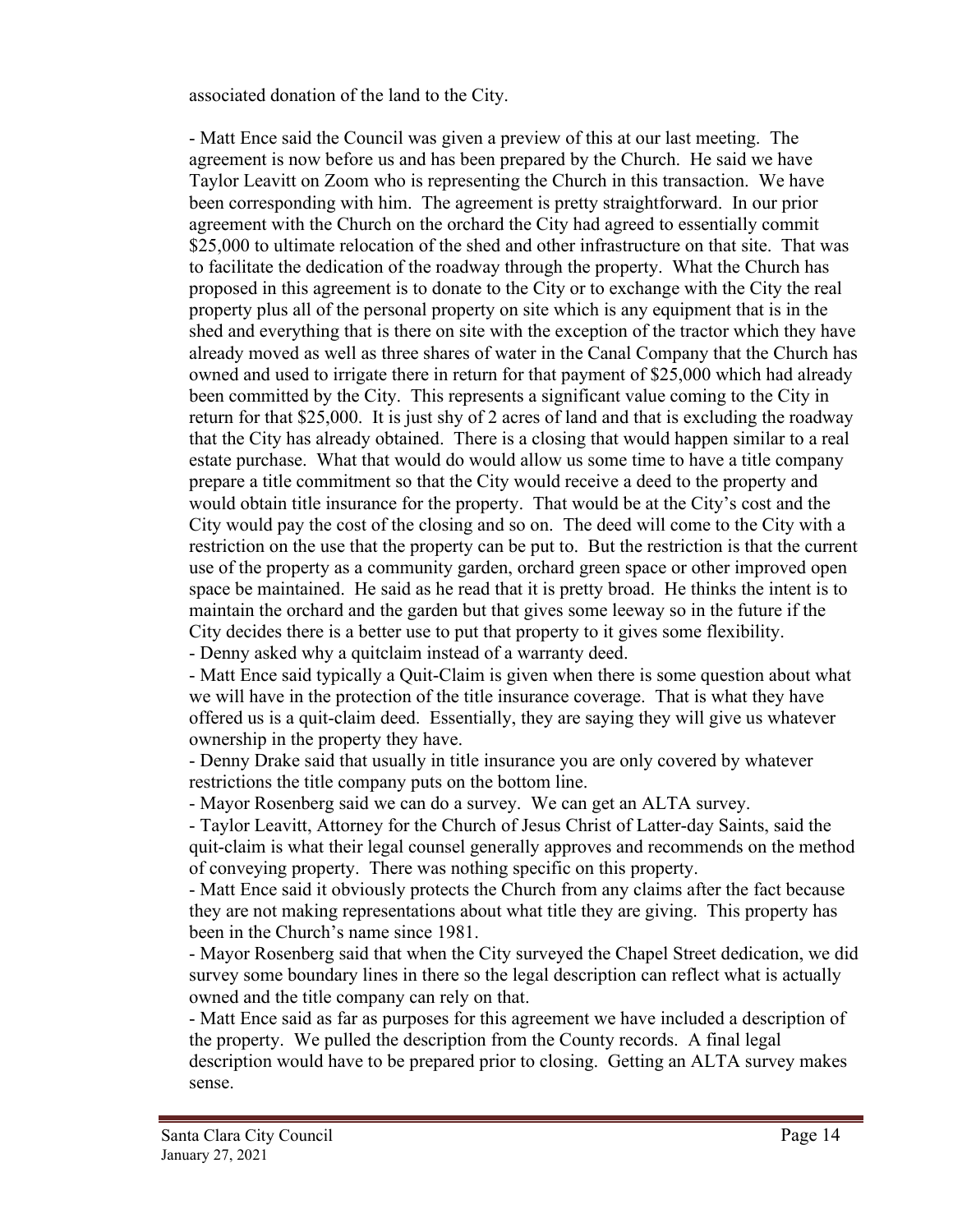- Leina Mathis asked if the water shares were included with the property and not on a

separate certificate.

- Matt Ence said the water shares are personal property so they wouldn't come with the real estate as an impertinence like a water right would, but we are also getting a bill of sale for all the personal property.

- Jarett Waite asked if there is a typo on the quit-claim deed about where the property is located. It says Juab County.

- Matt Ence said yes. He said the final deed will be prepared by the title company and reviewed by Council.

- Leina Mathis asked Brock where the money would be taken from.

- Mayor Rosenberg said that this is money the City committed as part of the Chapel Street right of way. It is coming out of the transportation funds that the City has that was set aside as part of that right of way acquisition. It was set aside to move the building down there and so now we will keep the money and keep the building and figure out what we are going to do with it and how we are going to do it.

- Ben Shakespeare said this is great for the City and the Church and gave kudos to everyone involved with this.

- Matt Ence said this reflects all the parties involved wanting to make sure that the original request of the property to the Church and the intention of that be fulfilled. When the family originally donated this to the Church, they wanted it to be preserved in this way. It is a great thing.

- Wendell Gubler asked about the history of the property.

- Mayor Rosenberg said he believes it came from the Tobler family. He said the Tobler name would be tied into whatever we decide to name the property, so we recognize that.

## **Motion to Approve the agreement with the Church of Jesus Christ of Latter-day Saints for purchase of equipment and water shares related to the Chapel Street orchard, and associated donation of the land to the City.**

**Motion by Ben Shakespeare, seconded by Denny Drake.**

**Voting Aye: Leina Mathis, Denny Drake, Ben Shakespeare, Wendell Gubler and Jarett Waite. Voting Nay: None.**

**Motion Carried.**

- Mayor Rosenberg thanked Taylor Leavitt and asked him to express the City's gratitude to the people who he works with.

# **6. Reports:**

# **A. Mayor / Council Reports**

Ben Shakespeare:

- Nothing to report.

# Leina Mathis:

- She had an LPC update from the Legislature. There is one specific request. HB 82, which are some modifications to single-family, is going to Business and Labor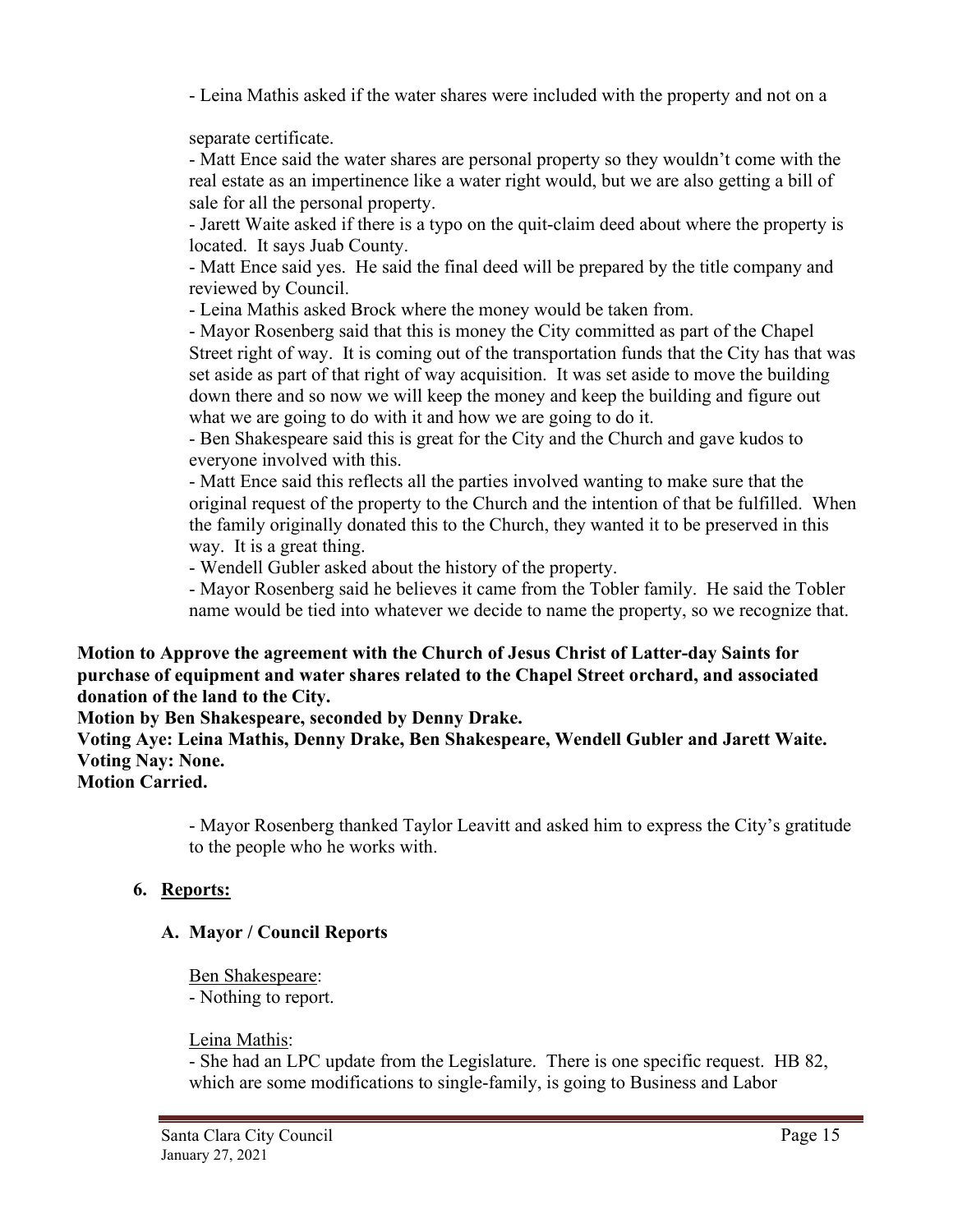Committee on Friday. Walt Brooks is the Vice Chair of that Committee and represents our area down here. That bill is being opposed by the League on behalf of the City. It would amend the single-family limit and modifies the Edu's so there are a lot of restrictions on the interior Edu's. It would mandate the cities to allow them in any singlefamily residential zone as a permitted use and it would prohibit us from setting any type of restrictions on size, street frontage, lot size, parking and it takes a lot of our options away. She said the request is that we email or notify Walt Brooks. The sooner the better. - Brock Jacobsen said they did a lot of polls and it is unanimous opposing this.

- Leina Mathis said the bill sponsor has a lot of support behind making the change so we need to let them know we are not interested in having that change done. She also talked about HB 98, which is a change in building inspection procedures. They are wanting to allow contractors to opt-out and use their own building inspectors for building inspections and plan review and not have it done by the City and it would also prohibit municipalities setting design elements and so we couldn't dictate materials, roof, square footage, landscaping and we would lose all authority to do that. That is a pretty significant change. That is also one we can let Walt Brooks know we are not interested in supporting. These two bills have a lot of traction.

- Adlai Elison, a representative from the St. George Area Chamber of Commerce, asked if he can get together with the Mayor and Council to talk about these House Bills the Chamber would be more than happy to draft a letter against those bills as well so we can join forces. He said the Chamber is going to come to the City for a State of the Chamber on Feb. 17.

- Mayor Rosenberg asked Adlai Elison to send him information on this with the tentative program. He needs from the Department Heads information about things we have going on right now and things we have finished and a kind of a rap up of What's Up Down South. He needs this by the end of next week.

- Corey Bundy said that the Utah Association of Building Officials met on that House Bill and are drafting a response for the Building Officials in the State of Utah. They are also having some Mayors and Councils that are drafting some language and some letters and he is going to send copies of that to everyone to see if they want to make their own letters or draft their own letters.

#### Jarett Waite:

- The Small Business Grant Committee met last week to look over one more. We were able to give some money to that business. He said they discussed if the limit of the grant should be increased. He said they decided to raise it to \$15,000, which meant 3 or 4 businesses got additional money. We are still way under the \$200,000 we have dedicated to that.

#### Denny Drake:

- He contacted the BLM. Their offices have been closed. He is waiting to hear back from them.

Wendell Gubler: - Nothing to report.

Mayor Rosenberg:

- He needs from the Department Heads information about things we have going on right